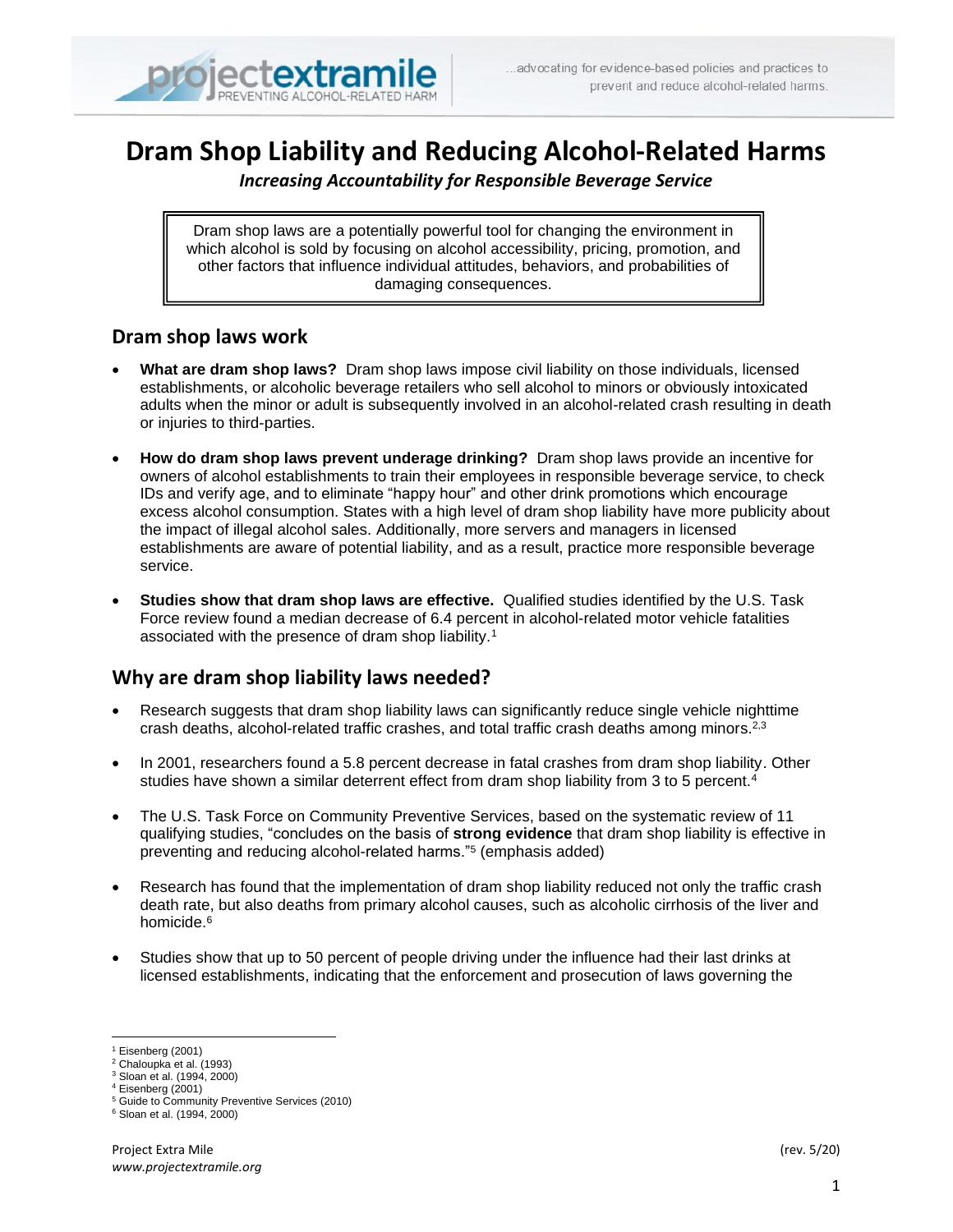consumption and distribution of alcohol should have a significant impact on the reduction of injuries and fatalities resulting from the consumption of alcohol. $7,8$ 

- The rate of on-sale establishment sales to obviously intoxicated patrons is around 55-65%, despite the fact that such sales are illegal in 48 states, including Nebraska. $9,10$
- More than 85% of alcohol-impaired driving episodes among U.S. adults involve binge drinkers. According to a recent study from the CDC, most binge drinkers (54.3%) who reported driving after their most recent binge-drinking episode drank at an on premises retail alcohol establishment (i.e., a bar, club, or restaurant), and 25.7% of this group reported consuming 10 or more drinks before getting behind the wheel.<sup>11</sup>

### **The Nebraska experience**

In 2007, Nebraska passed a limited dram shop and social host liability measure that extended liability to individuals or liquor licensed establishments who provide alcohol to minors who are later involved in an incident resulting in injury or death. However, Nebraska is one of only a handful of states that does not hold alcohol establishments and servers partly responsible for deaths or injuries caused by their serving an intoxicated person aged 21 or older.

The alcohol industry has fought dram shop laws in Nebraska for decades. In the 2009 and 2011 legislative sessions, senators introduced dram shop bills that would have made liquor licensed establishments liable for injury or death caused by serving an intoxicated person. The bills, which had broad support, never got out of committee.

Nebraska has seen a rash of drunken driving cases in recent years; a dram shop law is one tool that could be used to encourage responsible beverage service among alcohol servers and retailers. Other benefits that a dram shop law could bring to Nebraska include:

- The most recent statistical analysis in 2011 found states that adopted such laws saw a median 6.4 percent reduction in drunken driving deaths.<sup>12</sup> In Nebraska, that drop would save an average of five lives every year.
- Better enforcement of the Nebraska Liquor Control Commission's rule that prohibits bars from serving drunken patrons.
- The promotion of a mandatory Responsible Beverage Server (RBS) training for owners, managers, and employees of establishments licensed to sell alcohol in Nebraska.
- Tracking last drink data by law enforcement officials when responding to an alcohol-related incident.

<sup>7</sup> O' Donnell (1985)

<sup>8</sup> Gallup (2000)

 $9$  Toomey et al. (2004)

 $10$  Toomey et al. (2008)

 $11$  Mosher et al. (2013)

 $12$  Rammohan et al. (2011)